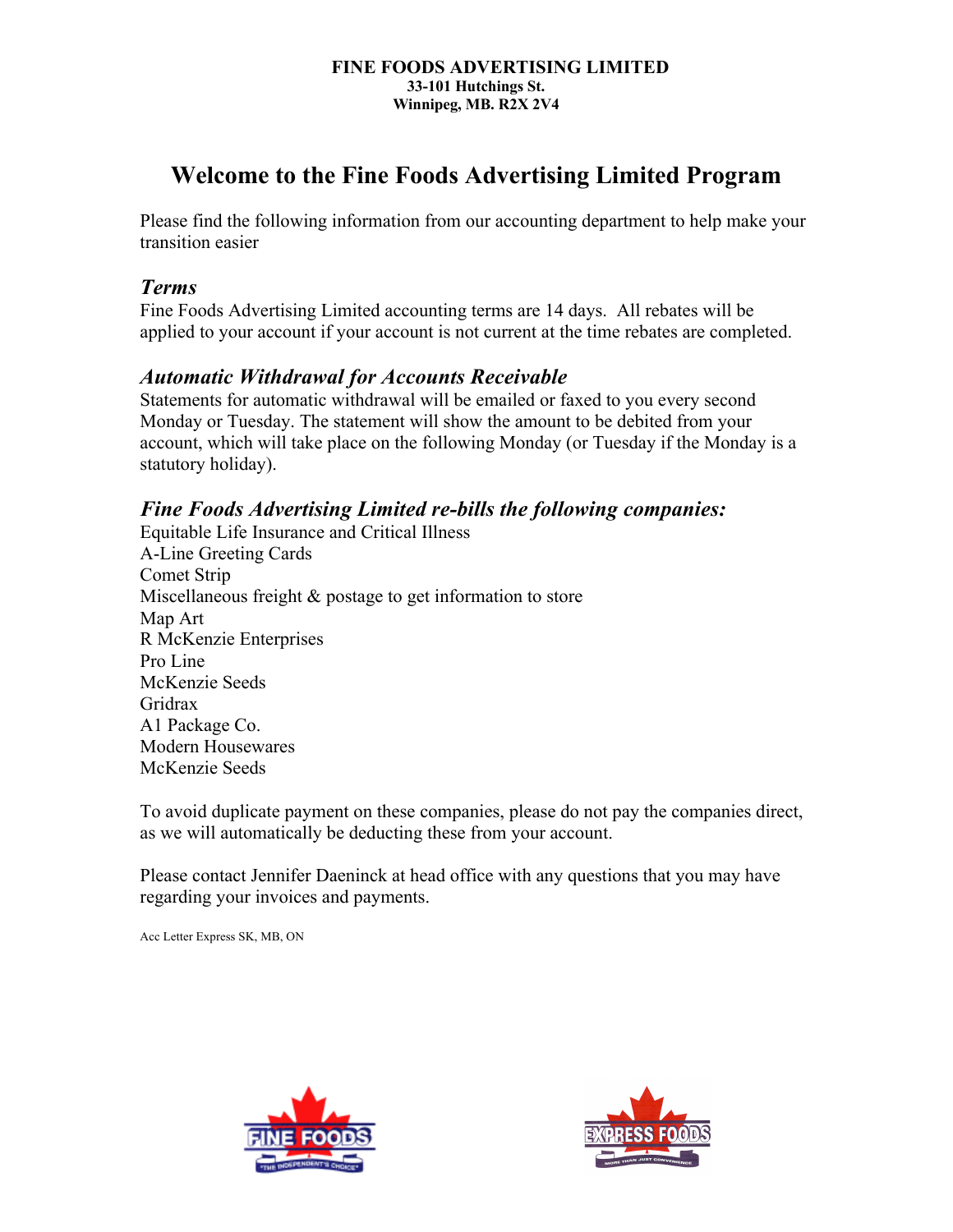#### **FINE FOODS ADVERTISING LIMITED 33-101 Hutchings St. Winnipeg, MB. R2X 2V4**

**Kindly fill out the attached form with your banking information and email or fax it to the Fine Foods Advertising Limited Accounting Office at fax #204-949-5517 or email accounting@finefoods.ca. Attention: Jennifer Daeninck**

**All information will be kept strictly confidential.**

### **Accounts Receivable Automatic Debit Banking Information**

| <b>Name of Bank</b> | Transit#<br>$(5 \text{ digits})$ | <b>Bank#</b><br>$(3 \text{ digits})$ | Account $#$ | <b>Authorizing Signature</b> |
|---------------------|----------------------------------|--------------------------------------|-------------|------------------------------|
| <b>Main Branch</b>  |                                  |                                      |             |                              |

**We will fax statements to this fax number \_\_\_\_\_\_\_\_\_\_\_\_\_\_\_\_\_\_\_\_\_\_\_\_\_\_\_\_\_ Or email to this address \_\_\_\_\_\_\_\_\_\_\_\_\_\_\_\_\_\_\_\_\_\_\_\_\_\_\_\_\_\_\_\_\_\_\_\_\_\_\_\_\_\_\_\_**

### **Rebate Direct Deposit Banking Information**

| <b>Name of Bank</b> | Transit #<br>$(5 \text{ digits})$ | <b>Bank#</b><br>$(3 \text{ digits})$ | Account # | <b>Authorizing Signature</b> |
|---------------------|-----------------------------------|--------------------------------------|-----------|------------------------------|
| <b>Main Branch</b>  |                                   |                                      |           | $\mathbf{v}$                 |

\*\*\*\*\*\*Please fax a copy of a void cheque(s) along with this sheet to Jennifer Daeninck as soon as possible to 204-949-5517 Thank you for your prompt reply.